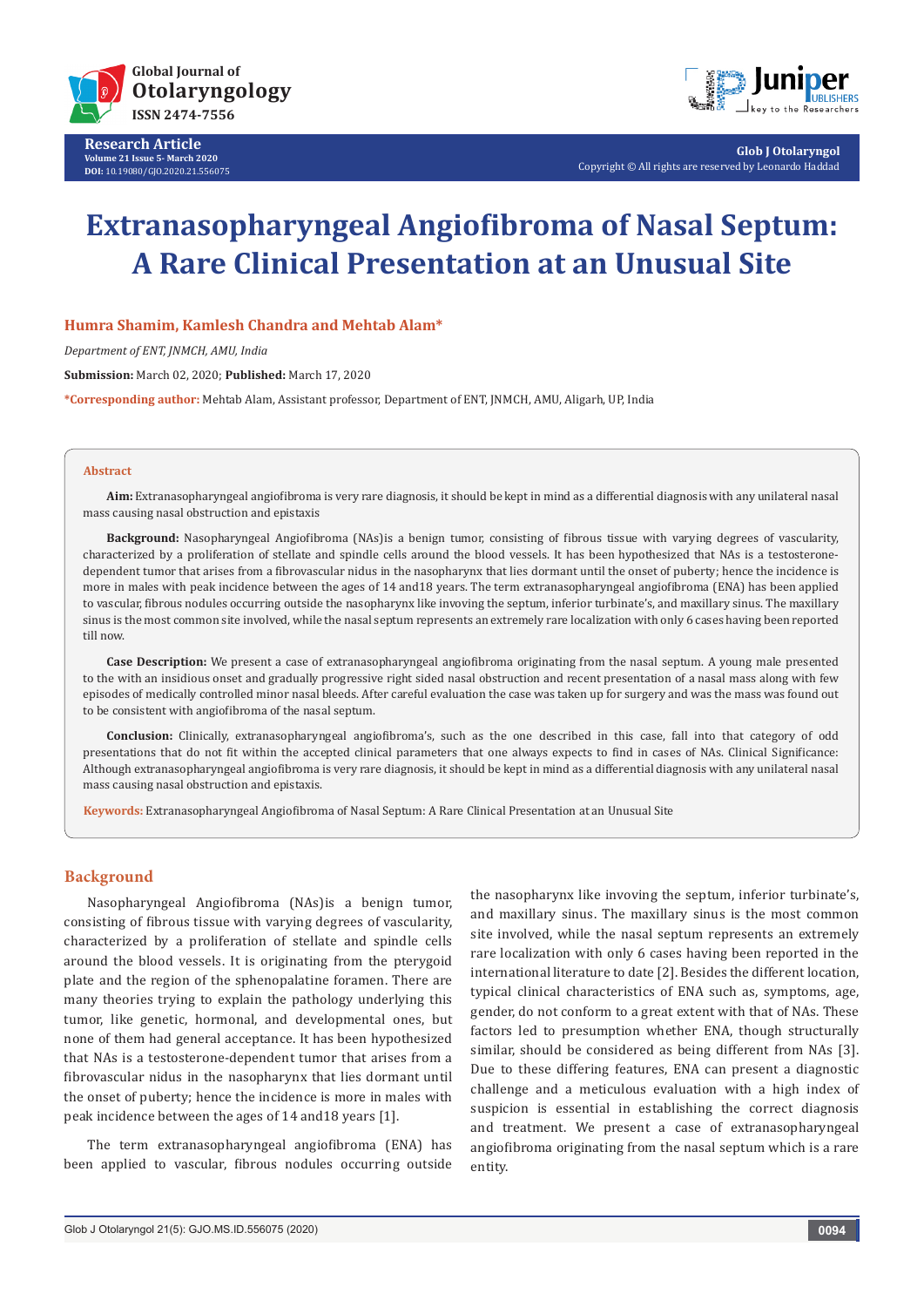# **Case Description**

A 38yr old male presented to the ENT OPD of JNMCH, AMU, Aligarh with an insidious onset and gradually progressive right sided nasal obstruction and recent presentation of a nasal mass. He also had few episodes of medically controlled minor nasal bleed from the same nostril. The patient had no previous history of trauma or infection. Anterior rhinoscopy showed a reddish mass filling the right nasal cavity and nasal septum deviation towards the left side. The mass could be probed all around except the medial side. Nasal endoscopy which revealed a reddish, well circumscribed non friable mass with no areas of surface bleed, adhering to the anterior part of septum. A contrast enhanced computerized tomography (CT) scan of the nose and paranasal sinuses showed a mild contrast enhancing mass arising from the septum and extending backwards up to the posteroinferior border of middle turbinate on right side of the nasal cavity. The mass was well circumscribed (Figure 1).



**Figure 1:** External rhinotomy approach was used and adequate exposure of mass achieved.



carefully examined and periosteum elevated around the attachment and removed.

There was no extension beyond the nasal cavity into the nasopharynx or any paranasal sinuses and no bony erosions were

**0095**

noted. After careful evaluation the case was taken up for surgery (Figures 1 & 2) and block with minimal intra-op bleed and the excisional margin was cauterized. The rhinotomy incision was repaired with nonabsorbable sutures. The immediate and late post-operative recovery was uneventful.

Histopathological examination was consistent with angiofibroma which revealed dense fibro collagenous stromal tissue with variable caliber of vessels, few vessels showed staghorn shape and were lined by flat endothelial cells (Figures 3 & 4).



**Figure 3:** Dense inflammatory infiltrate of lymphocytes was seen in surrounding tissue.



**Figure 4:** A section of tissue showed fragment of respiratory epithelium with dense fibrocollagenous cellular stroma

# **Discussion**

Angiofibroma was first described by Hippocrates in 5th century BC and Friedberg first used the term angiofibroma in 1940 [4]. The tumours virtually always arises from the nasopharynx and only later may extend into the nasal cavity [5]. It is histopathologically benign but potentially locally destructive vascular tumor. It is an un-encapsulated neoplasm composed of a rich vascular network lined by flat endothelial cells within a fibrous stroma [6]. In a review of 704 cases of nasopharyngeal angiofibroma by Tasca and Compadreti (2008), only 13 cases presented outside the nasopharynx suggesting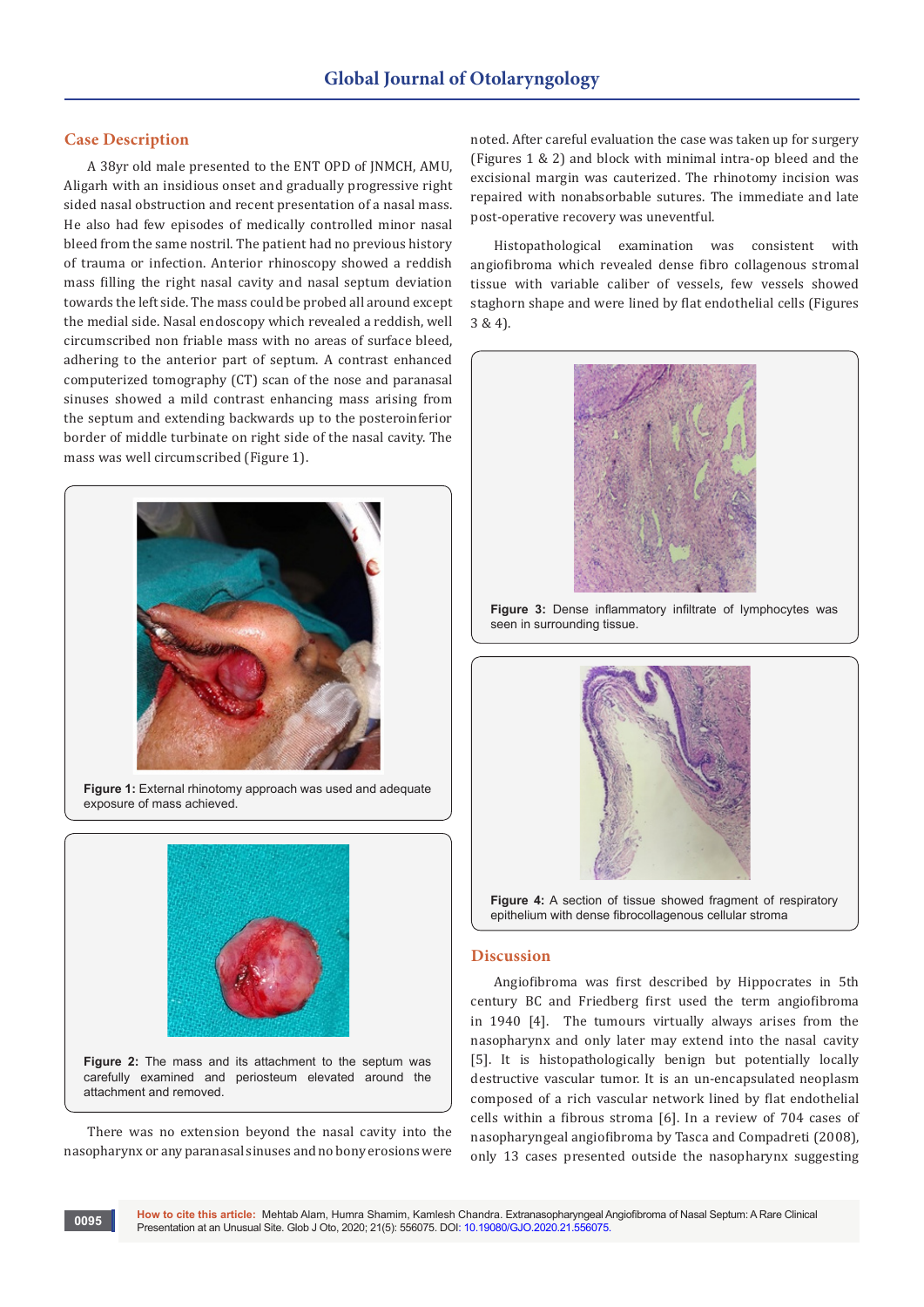that Extranasopharyngeal location is a rare possibility [2]. Compared to NAs, ENA have fewer features in common and the use of the term angiofibroma for these lesions may therefore be confusing. In fact, these rare, benign, neoplasms characterized by a different biological history and clinical features with respect to nasopharyngeal angiofibroma and, for these reasons, they should be regarded as a separate clinical entity.

Compared to NAs or juvenile nasopharyngeal angiofibroma's (JNA), in ENA patients affected are older, may present in females, symptoms develop more quickly, and hypervascularity is less common [7]. The clinical manifestations depend on the site and extent of tumor. ENA of nasal septum commonly presents with nasal obstruction and nasal bleeding. The case described above presented with several atypical features like presentation in the late third decade of life, milder epistaxis episodes and lesser hypervascularity. The administration of a contrast agent in nasopharyngeal angiofibroma leads to a strong and usually homogeneous enhancement on CT and MRI T1 sequences [8]. On the other hand, ENA usually have mild enhancement of contrast, due to the frequent poor vascularity of the tumor [9]. In our case, the poor vascularity of the lesion allowed for easy removal without any significant intra operative blood loss. Surgical excision of the mass is the treatment of choice, and recurrence is rare [10].

# **Conclusion**

Clinically, extranasopharyngeal angiofibroma's, such as the one described in this case, fall into that category of odd presentations that do not fit within the accepted clinical parameters that one always expects to find in cases of NAs. Although extranasopharyngeal angiofibroma is very rare diagnosis, it should be kept in mind as a differential diagnosis with any unilateral nasal mass causing nasal obstruction and epistaxis.

## **Clinical Significance**

The case presented here draws attention to the point that every case of nasal obstruction with epistaxis should be dealt with high index of suspicion and rare causes must be kept in mind while managing such patients.

### **Acknowledgement**

The author is sincerely thankful to senior faculty members of the department for their support and valuable suggestions.

# **Ethical Approval**

All procedures performed in the case reported were in accordance with the ethical standards of the institutional and/or research committee and with the 1964 Helsinki declaration and its later amendments or comparable ethical standards. The case report does not contain any studies with animals performed by any of the authors.

#### **References**

- 1. [Pillenahalli Maheshwarappa R, Gupta A, Bansal J, Kattimani MV, Shabadi](https://www.hindawi.com/journals/criot/2013/175326/)  [SS, et al. \(2013\) An Unusual Location of Juvenile Angiofibroma: A Case](https://www.hindawi.com/journals/criot/2013/175326/)  [Report and Review of the Literature. Case Rep Otolaryngol 2013.](https://www.hindawi.com/journals/criot/2013/175326/)
- 2. [Tasca I, Ceroni Compadretti G \(2008\) Extranasopharyngeal](https://www.ncbi.nlm.nih.gov/pmc/articles/PMC2689538/)  [angiofibroma of nasal septum. A controversial entity. Acta](https://www.ncbi.nlm.nih.gov/pmc/articles/PMC2689538/)  [Otorhinolaryngol Ital 28\(6\): 312-314.](https://www.ncbi.nlm.nih.gov/pmc/articles/PMC2689538/)
- 3. Lucas RB (1976) Pathology of tumours of the oral tissues. 3rd Edn, Edinburgh: Churchill Livingstone, US.
- 4. [New GB, Erich JB \(1941\) Tumors of the nose and throat. Arch](https://jamanetwork.com/journals/jamaotolaryngology/article-abstract/569080)  [Otolaryngol 34\(5\): 1039-1064.](https://jamanetwork.com/journals/jamaotolaryngology/article-abstract/569080)
- 5. [Harrison DF \(1987\) The natural history, pathogenesis, and treatment](https://www.ncbi.nlm.nih.gov/pubmed/3038146)  [of juvenile angiofibroma. Personal experience with 44 patients. Arch](https://www.ncbi.nlm.nih.gov/pubmed/3038146)  [Otolaryngol Head Neck Surg 113\(9\): 936-942.](https://www.ncbi.nlm.nih.gov/pubmed/3038146)
- 6. [Huang RY, Damrose EJ, Blackwell KE, Cohen AN, Calcaterra TC \(2000\)](https://www.ncbi.nlm.nih.gov/pubmed/11074117)  [Extranasopharyngeal angiofibroma. Int J Pediatr Otorhinolaryngol](https://www.ncbi.nlm.nih.gov/pubmed/11074117)  [56\(1\): 59-64.](https://www.ncbi.nlm.nih.gov/pubmed/11074117)
- 7. [Akbas Y, Anadolu Y \(2003\) Extra Nasopharyngeal angiofibroma of the](https://www.ncbi.nlm.nih.gov/pubmed/14608576)  [head and neck in women. Am J Otolaryngol 24: 413-416.](https://www.ncbi.nlm.nih.gov/pubmed/14608576)
- 8. Maroldi R, Borghesi A, Maculotti P (2005) CT and MR Anatomy of Paranasal Sinuses: Key Elements. In: Maroldi R, Nicolai P, editors. Imaging in Treatment Planning for Sinonasal Diseases. Berlin, Heidelberg: Springer Berlin Heidelberg 9–27, Germany.
- 9. [Alvi A, Myssiorek D, Fuchs A \(1996\) Extranasopharyngeal angiofibroma.](http://www.scielo.br/scielo.php?script=sci_arttext&pid=S1809-48642014000400403)  [J Otolaryngol 25\(5\): 346-348.](http://www.scielo.br/scielo.php?script=sci_arttext&pid=S1809-48642014000400403)
- 10. Sarpa JR, Novelly NJ (1989) Extranasopharyngeal angiofibroma. Otolaryngol--Head Neck Surg Off J Am Acad Otolaryngol-Head Neck Surg 101(6): 693-697.